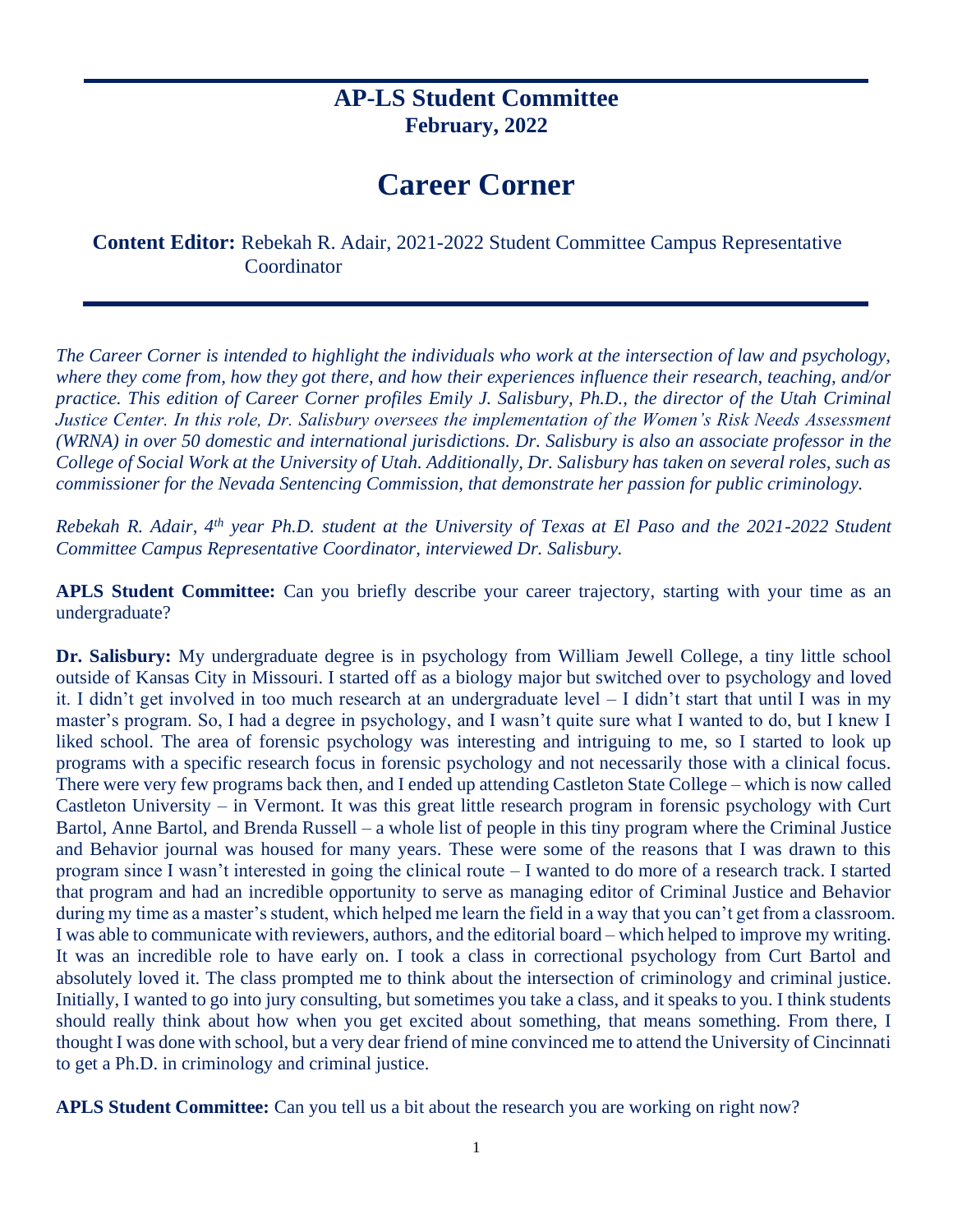**Dr. Salisbury:** Yes – as the director of the Utah Criminal Justice Center, we have several different projects we are working on. One specific project that is wrapping up is a randomized control trial (RCT) of gender-responsive probation in Oregon. Essentially, it is an RCT with both groups getting some form of gender-responsive probation, but the treatment group received access to "community health specialists" in addition to working with genderresponsive probation officers. Community health specialists help justice-involved women target specific responsivity factors that probation officers might not have the time or resources to handle. The community health specialists are an extra layer of support, focusing on areas like transportation and emotional support for everyday issues that justice-involved women may deal with. Emotional support can address areas of concern such as food insecurity, navigating parent-teacher interactions with children at school, and helping to champion success when it comes to needing motivation to attend treatment. We are seeing positive outcomes in qualitative focus groups and interviews with both staff and clients. The overwhelming message from staff and clients demonstrates positive feedback on the gender-responsive supervision and endorsement of the community health specialists.

**APLS Student Committee:** How did you get into the feminist pathways work?

**Dr. Salisbury:** Mentorship. I must thank my "academic mother," Dr. Pat Van Voorhis, for shining a light on something I didn't realize how much I cared about. I was going into my second year of my doctoral program and needed to connect with a mentor. I ended up working on a project that was developing the Women's Risk/Needs Assessment with the National Institute of Corrections. I realized this was an area in need of more research. The more I read, the more I began to understand how women walk through this world in a very different way in comparison to men. I initially had to do some training in women's studies and understand how we have a different approach to the lives we experience. That all happened because of mentorship, because Dr. Van Voorhis gave me this ability to think very deeply about these issues and read widely outside of criminology about these issues. I realized that, even during that time, there was quite a bit of research that focused on and understood that women required a different approach; however, it wasn't as closely examined through the intersection of psychology and law and criminology at that point, other than the feminist criminologists, who I learned a great deal from. Overall, it was mentorship and starting a project that allowed me to go deep into the work and understand how women's needs and strengths are very different in comparison to men's.

**APLS Student Committee:** What is most rewarding about your line of research and what do you find the most challenging about this work?

**Dr. Salisbury:** Being a college professor and getting to do the research that I get excited about is one of the greatest things ever. I feel very fortunate to love what I do. Grading is not always the most fun, but the fact that we get to do this and have direct reinforcement with students who are excited about doing the work is rewarding. I firmly believe that getting the expertise of our work at the Utah Criminal Justice Center out to stakeholders can create direct impact. While I don't always work directly with justice-involved women, there are times where I get to sit down with them, and I always find it rewarding to hear their stories and to essentially just listen. I believe my professional identity is about amplifying the voices of people who haven't found their voices yet, and when they do, to sit down and listen. We need more people with lived experience at the table making policy decisions. One of the most challenging aspects of this work is navigating relationships with people who don't understand the incredible amount of change that can happen within people in this area.

**APLS Student Committee:** Have you faced any major obstacles in your career? If so, what were they and how did you overcome them?

**Dr. Salisbury:** I have been very fortunate in my career, but there was a time when I was still a junior faculty member when I sought out guidance from a man in a leadership position in my academic unit on some professional decisions I was offered. He advised me to not take on these opportunities because they thought they knew what was best for me and my career. It turns out the advice wasn't about me or ways to help me, but rather